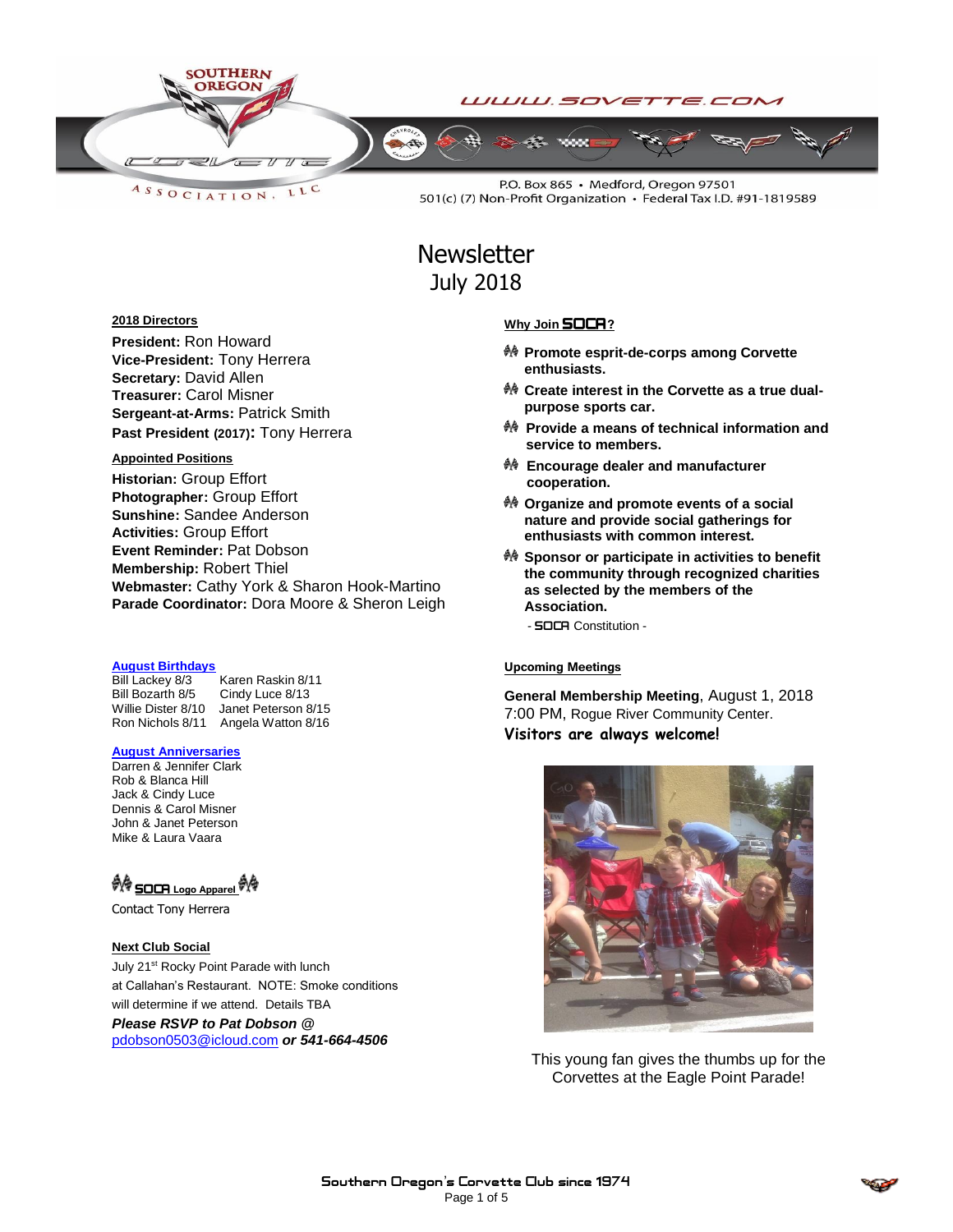### Events & Activities

July 21st, SOCA Social. Rocky Point Parade and lunch at Callahan's Restaurant. Details TBA

August 4th, Drive to Loon Lake. This is a beautiful lake 20 miles east of Reedsport off highway 38. It boasts one of the finest campgrounds with a warm, sandy beach.

August 18th, SOCA Social. Drive and dinner. Details TBA.

September 1st, Diamond Lake End of Summer Celebration. Details TBA.

September 8th, Cars & Coffee Corvette Event in Wilsonville. Details TBA

September 15<sup>th</sup>, Sigel Show & Shine. Details TBA

September 22th, SOCA Social. Drive & dinner. Details TBA

October 6th, 28th Annual Sea Cruise Car Show in Crescent City. Details TBA

October 20th, SOCA Social, Details TBA

November 17th, SOCA Social, Details TBA.

December 1st, Grants Pass Christmas Parade. Details TBA

December 8th, SOCA Christmas Party at the Taprock restaurant in the Evergreen Room in Grants Pass @ 6:00pm. Details TBA.

For additional events, information and links, go to the S.O.C.A. website Events Page <http://www.sovette.com/default.asp?pg=activities>

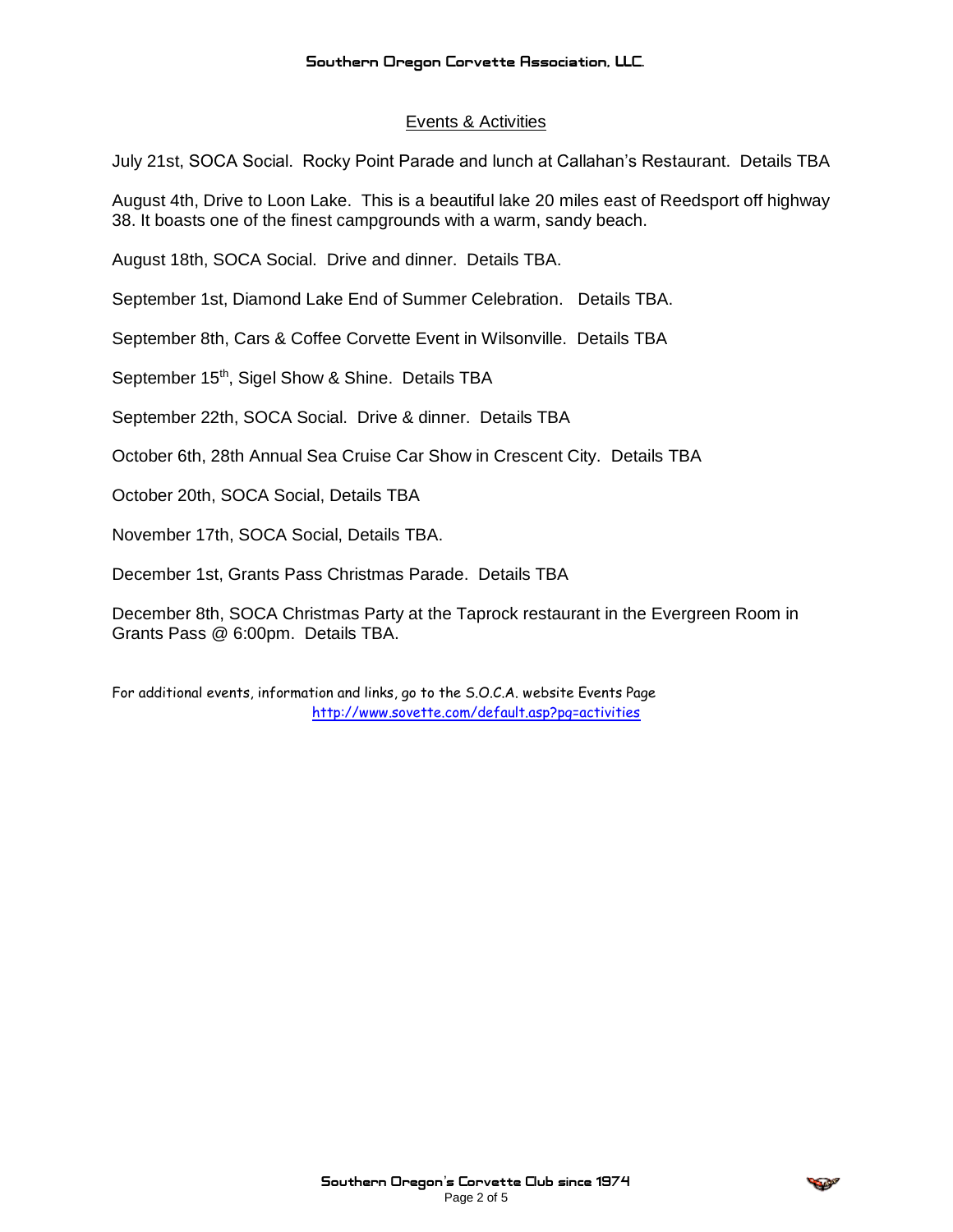## **SOCA CRUISE – CARAVAN GUIDELINES**

### **The Cruise Leader: (The leader of the cruise)**

- **1. Maps out the cruise including points of interest, rest stops and eating places. If the cruise is overnight, the leader may book the overnight accommodations.**
- **2. Reviews the itinerary at club meetings and conducts a driver's meeting before departure.**
- **3. Provides an itinerary, a map of the route and/or driving directions and a list of cruise members and their cell phone numbers and specifies the radio frequency.**
- **4. Determines who the cruise Tail Gunner will be before departure.**
- **5. Leads the cruise. The Cruise Leader will be the lead car in the [caravan](http://www.bayvalleycorvettes.com/Cruise_Guideline.htm#Cruise Caravan:) and ensures that all cars stay together during the trip.**
- **6. Will adjust his speed according to various conditions throughout the cruise, e.g., congestion or construction, traffic lights, weather, etc. The Leader should never drag-race out of a parking lot or a [traffic light](http://www.bayvalleycorvettes.com/Cruise_Guideline.htm#TRAFFIC LIGHTS) leaving others behind. If the caravan is separated, the Leader should allow all cars to catch up before returning to cruising speed. The Leader may use cruise control, if equipped, to maintain a steady speed and help reduce ["rubber banding](http://www.bayvalleycorvettes.com/Cruise_Guideline.htm#RUBBER BANDING)**".
- **7. Will be patient and flexible. Not everything goes as planned so be prepared for changes.**
- **8. [Communicates a](http://www.bayvalleycorvettes.com/Cruise_Guideline.htm#COMMUNICATION)nd acknowledges regularly with cruise members via [2-way radio](http://www.bayvalleycorvettes.com/Cruise_Guideline.htm#2-way radio) or cell phone.**

### **The Cruise Members: (The participants of the [caravan\)](http://www.bayvalleycorvettes.com/Cruise_Guideline.htm#Cruise Caravan:)**

- **1. Will make sure that their car has a FULL gas tank, tires checked and ready to go.**
- **2. Will be at the departure location and ready to go before the set departure time. This is the time the caravan is leaving the departure location – not the staging time. Please be at the departure point about 30 minutes (staging time) before the departure time for the driver's briefing,**
- **3. Listen carefully to the Leader's briefing before departure. This is a review of the trip and to inform you of any changes, last minute details, etc. Please do not have side conversations when instructions are being given so that everyone can hear.**
- **4. Follow the Cruise Leader and do not pass the lead car.**
- **5. Drive at an [appropriate speed](http://www.bayvalleycorvettes.com/Cruise_Guideline.htm#APPROPRIATE SPEED) and keep a safe distance behind the car in front of you and also keep an eye on the car(s) behind you.**
- **6. Stay together as much as possible. At [traffic lights](http://www.bayvalleycorvettes.com/Cruise_Guideline.htm#TRAFFIC LIGHTS) the leading cars should move out quickly enough for the most cars to get through the traffic lights. Do not proceed if the lights are about to change to red. Stop, don't race through them. If you are stopped at a light, contact the Leader. The Leader will take appropriate action so all cars can regroup with the caravan.**
- **7. Do not purposely slow down and speed up [\(rubber banding\)](http://www.bayvalleycorvettes.com/Cruise_Guideline.htm#RUBBER BANDING) so you can drive faster. This is not considerate of the people behind you and increases the possibility of losing members of the cruise. This also allows outside cars to "join" the caravan.**
- **8. [Communicate](http://www.bayvalleycorvettes.com/Cruise_Guideline.htm#COMMUNICATION) with the Leader and other cruise members when needed. Such as: if you need a rest stop; if the caravan loses members; if you are stopped at a traffic light; if you need to relay another member's message; etc. This keeps the Leader informed of the current condition of the caravan.**
- **9. If a caravan car is having mechanical, medical or other problems, it should signal by flashing headlights and communicating the problem via radio or cell phone. If necessary, the car having trouble should pull over at a safe location. The Tail Gunner will stop to assist and inform the Leader.**

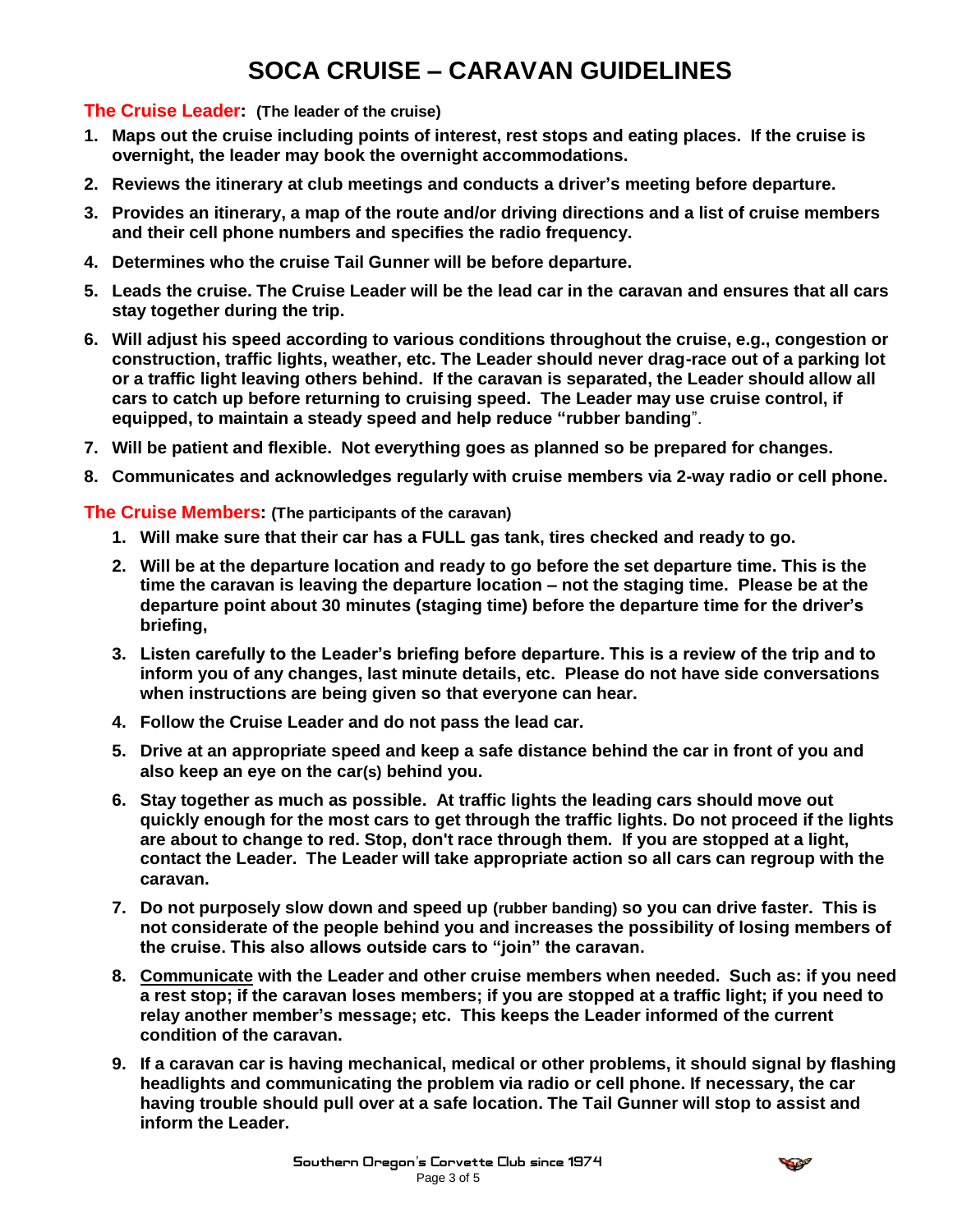# **SOCA CRUISE – CARAVAN GUIDELINES**

- **10. If a cruise member has stopped for a problem (or by the police), the Leader and the rest of the caravan should exit at the next off ramp or pull over at a safe location and wait for the member to catch up, or for information about the troubled car.**
- **11. Be patient, considerate and flexible to any changes that may be needed during the cruise. Considerable time and effort has been spent planning the cruise. Don't give the Cruise Leader a hard time. If you don't like the way it is done, please expect to be asked to plan the next cruise.**
- **Note: If you want to break off on your own, please contact the cruise Leader and the cars around you so they are aware of your intentions and that you are leaving the caravan.**

**The Cruise Tail Gunner: (The Tail Gunner is probably the second most important car in the caravan after the Cruise Leader and is the last car in line.)**

- **1. Assists the Cruise Leader to ensure that all cars stay together during the trip.**
- **2. [Communicates](http://www.bayvalleycorvettes.com/Cruise_Guideline.htm#COMMUNICATION) via radio or cell phone to keep the Leader informed of the status of the cars in the line, e.g., someone has pulled over, some cars were caught at traffic lights, all cars made it out of the parking lot and on the road.**
- **3. Stops and assists cruise members with any difficulties that may arise.**
- **4. Informs the Leader if it is necessary for another person to assume this role during the cruise.**

## **Terms and Recommendations:**

**Radios - It is recommended everyone have a 2-way (GMRS) Radio so all drivers can communicate between cars and with the Leader. Please do not chatter unnecessarily on the radios. Cell phones are more reliable and also may be used unless prohibited. Portable radios may not reach their advertised range in cars traveling in mountainous terrain or large cities. We may sometimes have to pass information up and down the line.** 

**Communication – It is important that we communicate what is going on, especially if the caravan is separated or if a cruise member is having a problem. No one is to be left behind. The caravan can get stretched out on the road at times and it may be necessary to relay messages up & down the line.**

**If you need to stop while on a cruise, don't be afraid to speak up. There may be others that would like to stop as well but they are hesitant to say so.** 

**Appropriate Speed - Drive at speeds appropriate for the road and traffic conditions. Be aware of the rubber band effect. Always be prepared to stop!**

**Traffic Lights - To facilitate getting a long caravan through traffic lights, it is helpful to get in 2 lanes (if possible) so twice as many cars can get through each light. After all cars are through town we can reform in a single-file. We are all friends here. Please be courteous and let the other cars back in line. If we get separated by traffic lights, the lead group will pull over as soon as practical and safe and wait for the others to catch up.**

**Rubber Banding - When there are a number of cars in a line you end up with rubber banding, e.g., the line of cars may stretch out and contract as we go. While the Leader should try to maintain a consistent speed (usually near the legal limit on major highways), cars toward the back MAY have to drive somewhat faster from time to time to close up.** 

**If you are hesitant to drive faster in this situation, you might want to work your way up closer to the front of the line or join the leading cars at the next stop. Communicate! Do not risk a ticket, by unnecessarily speeding to catch up.**

**All drivers should drive** *safely* **& be courteous to other cars. Leave a good impression of** SOCA. **And above all, have fun and enjoy the drive!**